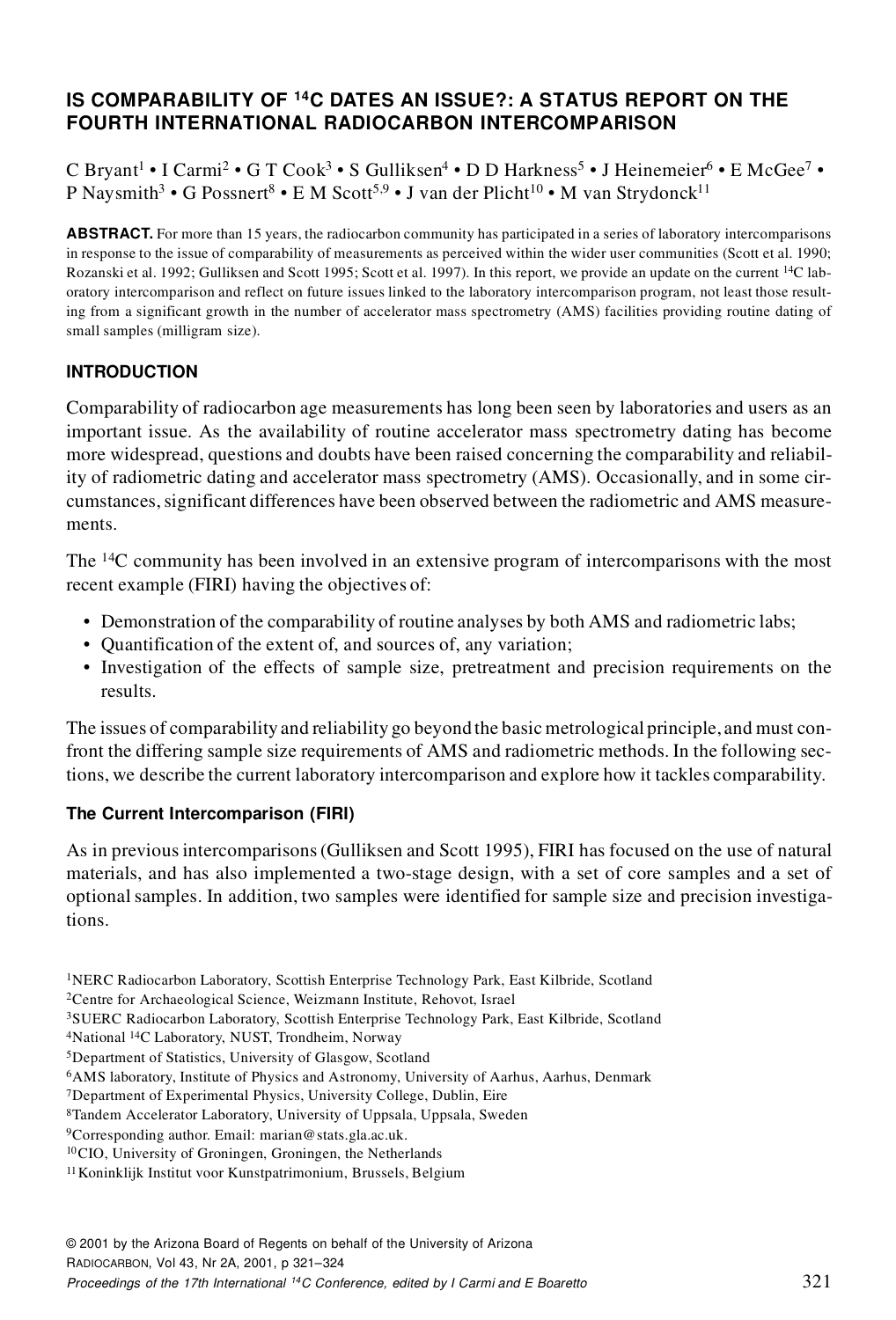The core samples comprised a total of 10 samples of 5 materials; wood, barley, humic acid, cellulose and turbidite.

## **Wood samples**

Approximately 10 kg and 12 kg of dendro-dated wood (comprising 20 and 40 rings, respectively) were cut to appropriate sizes (at least 40 g for radiometric and at least 4 g for AMS) before being labeled and bagged. Other wood samples were subdivided to appropriate sample sizes (approximately 50 g and 5 g, respectively for radiometric and AMS labs).

Two cellulose samples were also prepared from dendro-dated wood (16 kg and 10 kg, respectively) using an acid/alkali/acid procedure followed by bleaching using sodium chlorite. The extract was then washed, dried at 40 °C, physically mixed and then packaged into samples of 10 g and 1 g, respectively for radiometric and AMS laboratories.

## **Other Materials**

**Turbidite carbonate** (mainly coccolith calcite) was taken from a single distal turbidite, derived from the middle ungraded deposit. The sample was immediately oven dried (approximately 50  $^{\circ}$ C), ground and fully homogenized before being bagged (sample size approximately 100 g and 10 g, respectively) and labeled.

**A humic acid** sample from a coastal cliff deposit at St Bees Head in Cumbria, northwest England which has been exposed by erosion was also prepared. A large peat sample was digested in 2% KOH at 80 °C. The alkali extracts were filtered and combined into a large container until over 150 L of solution were obtained. The bulk aqueous solution was then thoroughly mixed and the humic acid precipitated by adjusting the pH to 3 by the stirred addition of  $2M H_2SO_4$ . The solid precipitate was then recovered by filtration and given a preliminary wash with cold distilled water. It was then redissolved, re-precipitated and dried. After drying to a constant weight, the crystalline humic acid was washed free of sulfate inclusions with hot distilled water. The sample was then re-dried and ground to obtain a relatively standard size of crystal. Samples for radiometric and AMS measurement are approximately 10 g and 1 g, respectively.

**Barley mash** is produced as a by-product of whisky manufacture. A sample (approximately 15 kg) from the current year was force dried and physically mixed. Samples are of approximately 50 g and 5 g, respectively, for radiometric and AMS laboratories.

# **Optional Samples**

The optional samples included two wood samples (one dendro-dated), a whole peat sample (linked to the humic acid core sample) for both AMS and radiometric analysis and three separate mammoth tusks spanning the <sup>14</sup>C age range, leather and fabric from a scythian burial and parchment for AMS analysis only.

# **Homogeneity Testing**

The key sample requirement in an intercomparison is that of homogeneity, which simply means that any sub-sample, taken randomly from the bulk material is representative of that material and that when dealing with trace element assay, that the trace element is uniformly distributed throughout the bulk material.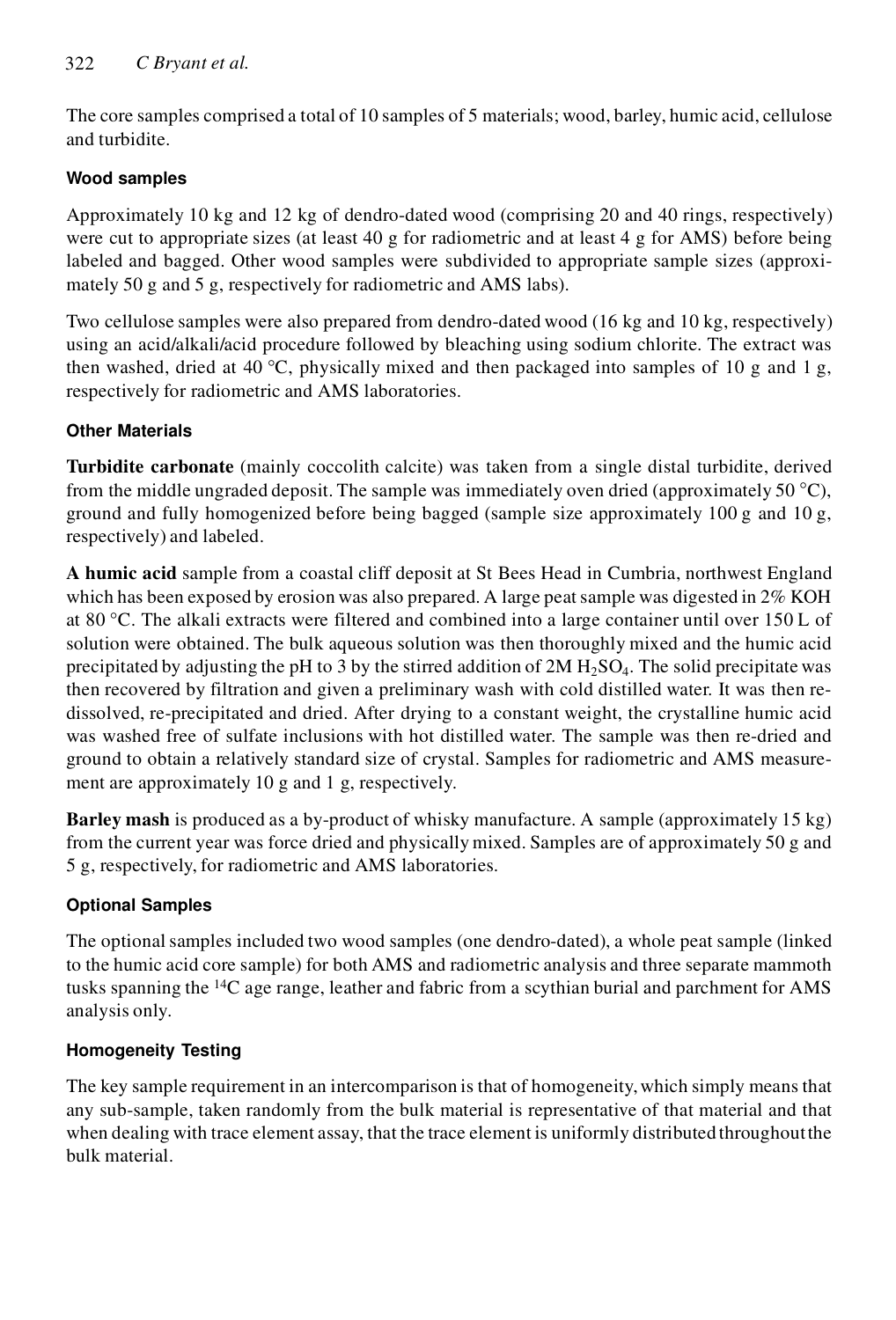Each material (with the exception of the dendro-dated wood) was independently tested in two laboratories (where possible a radiometric and an AMS laboratory). A minimum of eight analyses was required for homogeneity testing of each core material. Homogeneity testing for the barley mash was carried out by radiometric analysis at the SUERC <sup>14</sup>C laboratory, East Kilbride and <sup>14</sup>C laboratory, University College Dublin, for the first of the cellulose samples, homogeneity testing was carried out by radiometric analysis at the SUERC  $^{14}$ C laboratory, East Kilbride, and at the  $^{14}$ C laboratory of the Weizmann Institute.

For the turbidite, homogeneity testing was carried out by radiometric and AMS analysis at the National <sup>14</sup>C laboratory, NUST, Trondheim and Tandem accelerator laboratory, University of Uppsala. For the second cellulose sample, homogeneity testing was carried out by radiometric analysis at the KIK <sup>14</sup>C laboratory, Brussels and by AMS at the <sup>14</sup>C laboratory, University of Groningen. For the humic acid sample, homogeneity testing was carried out by radiometric and AMS analysis at the NERC <sup>14</sup>C laboratory, East Kilbride and AMS laboratory, University of Aarhus.

The results of the homogeneity testing were satisfactory and are being reported separately.

### **Current Status of FIRI**

All core samples were distributed in September 1999, the deadline for results being August 2000. Currently over 80 sets of results have been returned and their analysis is underway. The full analysis was presented and discussed at an FIRI workshop in March 2001.

Optional samples are currently being distributed to participating laboratories.

### **Future Needs**

There is still a need in routine dating for regular checks which can be satisfied by materials such as the IAEA reference materials and by programmes such as TIRI and FIRI which are directed more at large sample dating, but there is clearly also a need for further exploration of comparability and variation at the limits of the technique (very small or very old samples).

The issue of sample homogeneity becomes more and more important, indeed the definition of a sample becomes critical as smaller and smaller (compound specific) samples are dated. There are difficulties in taking a representative sub-sample from the bulk material. Indeed how do we know it is representative? Do we fully know the potential scale of natural <sup>14</sup>C variation in sample matrices?

Continuation in this work is important, the linkage to previous work provides an invaluable continuity (e.g. IAEA and other reference materials are still available and should be used), but in addition, further new materials should be sought, and these should include known age material. For the conventional laboratory, the typical sample requirement might be 5 g C with sample age ranges from <1 to approximately 7–8 half-lives. However, for the AMS labs and for those conventional labs where small samples are dated, we need to explore the natural variation in reportedly single event samples (deposits of charcoal, grain from a single growing season, single insects from a well defined stratum). This information is not just important for the laboratory, but is also of fundamental importance for the sample submitter who must select samples referring to the event of interest. Future inter-comparisons therefore will see some shift in emphasis to reflect these challenging issues.

### **CONCLUSIONS**

In general, past intercomparisons have shown direct comparability of the AMS and radiometric laboratories but have also emphasized the potential variation that can be observed as a result of the sam